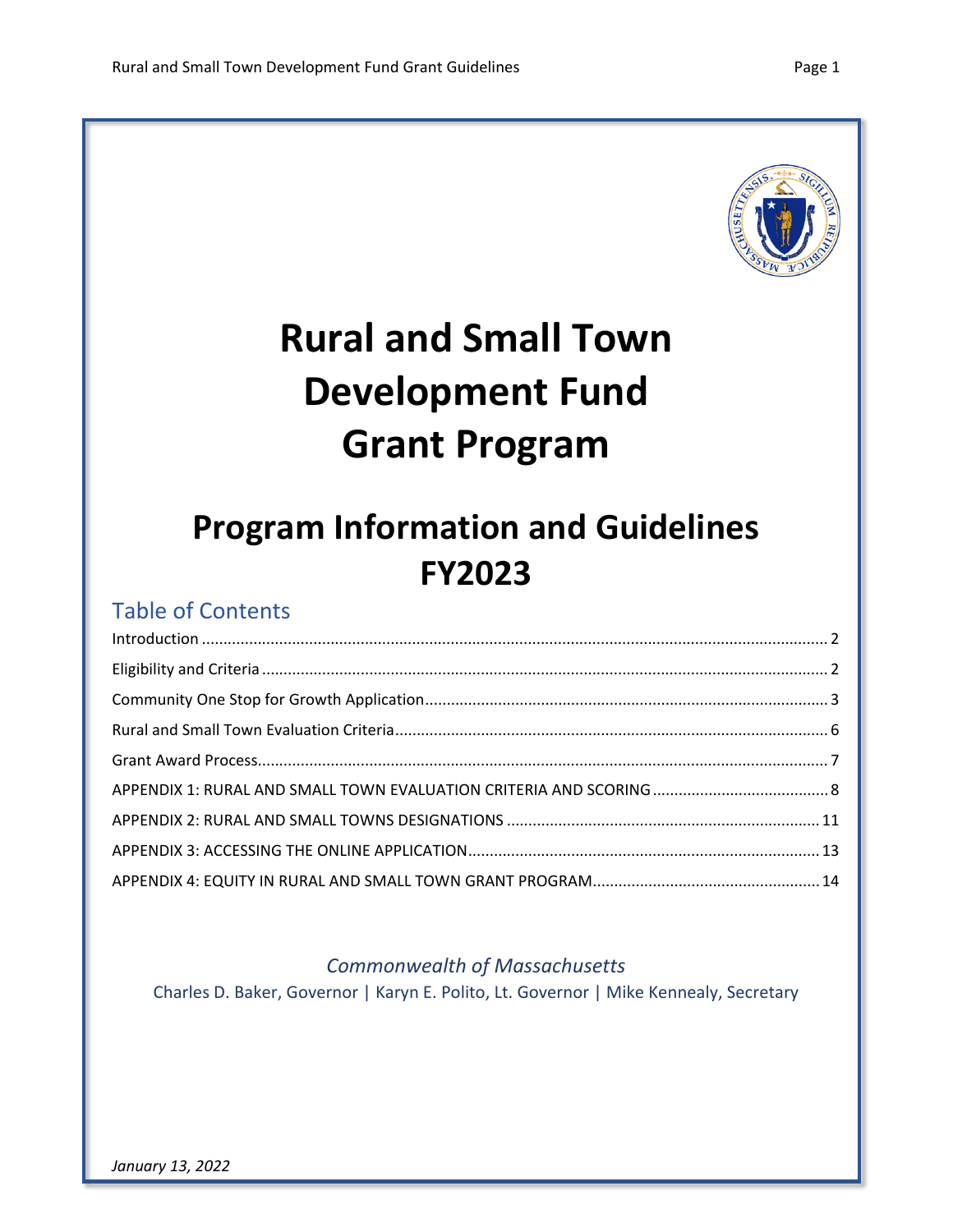#### **Rural and Small Town Development Fund Grant Program FY 2023**

#### <span id="page-1-0"></span>**Introduction**

The Baker-Polito administration is pleased to provide a grant program to provide communities funding for projects in Rural and Small Towns -- towns with populations less than 7,000 or with a population density of less than 500 persons per square mile (measured by the 2020 US Census).

Rural and Small Town grants may be used for a variety of activities that support economic development, job creation and housing and climate resilience initiatives in small towns or rural areas of the commonwealth. Activities may include capital projects such as construction, modernization, or major repair of physical infrastructure, acquisition of property or interests in property; long-lived equipment; feasibility, engineering or schematic designs for capital projects. Planning and zoning projects may also be funded by this program. For FY23, approximately \$3 Million is available in grants.

Grants in this category will likely be \$25,000-\$400,000.

Examples of these projects include:

- Rehabilitation of housing in a rural community to bring an underutilized property back onto the market.
- Design or construction of a new water line connection to an adjacent town or making plans to consolidate water districts for an area served only by wells.
- Physical infrastructure improvements to increase safety and mobility between residential and commercial areas that increases and promotes alternative modes of transportation.
- Address town infrastructure through public building improvements that addresses a local need.
- Create a housing production plan to better understand housing needs of the community and identify strategies to reduce gaps in existing housing relative to identified needs.
- Create a multi-family zoning district near a transit station to comply with M.G.L. Chapter 40A, Section 3A "draft guidelines".
- Review zoning ordinances and create a plan to update zoning rules to unlock potential housing production and economic development growth.

#### <span id="page-1-1"></span>**Eligibility and Criteria**

**Eligible Applicants:** Massachusetts' municipalities with a population of 7,000 or less as of the 2020 US Census or towns with less than 500 persons per square mile, and related service districts or redevelopment authorities. **(See Appendix 2 for a list of qualifying municipalities)**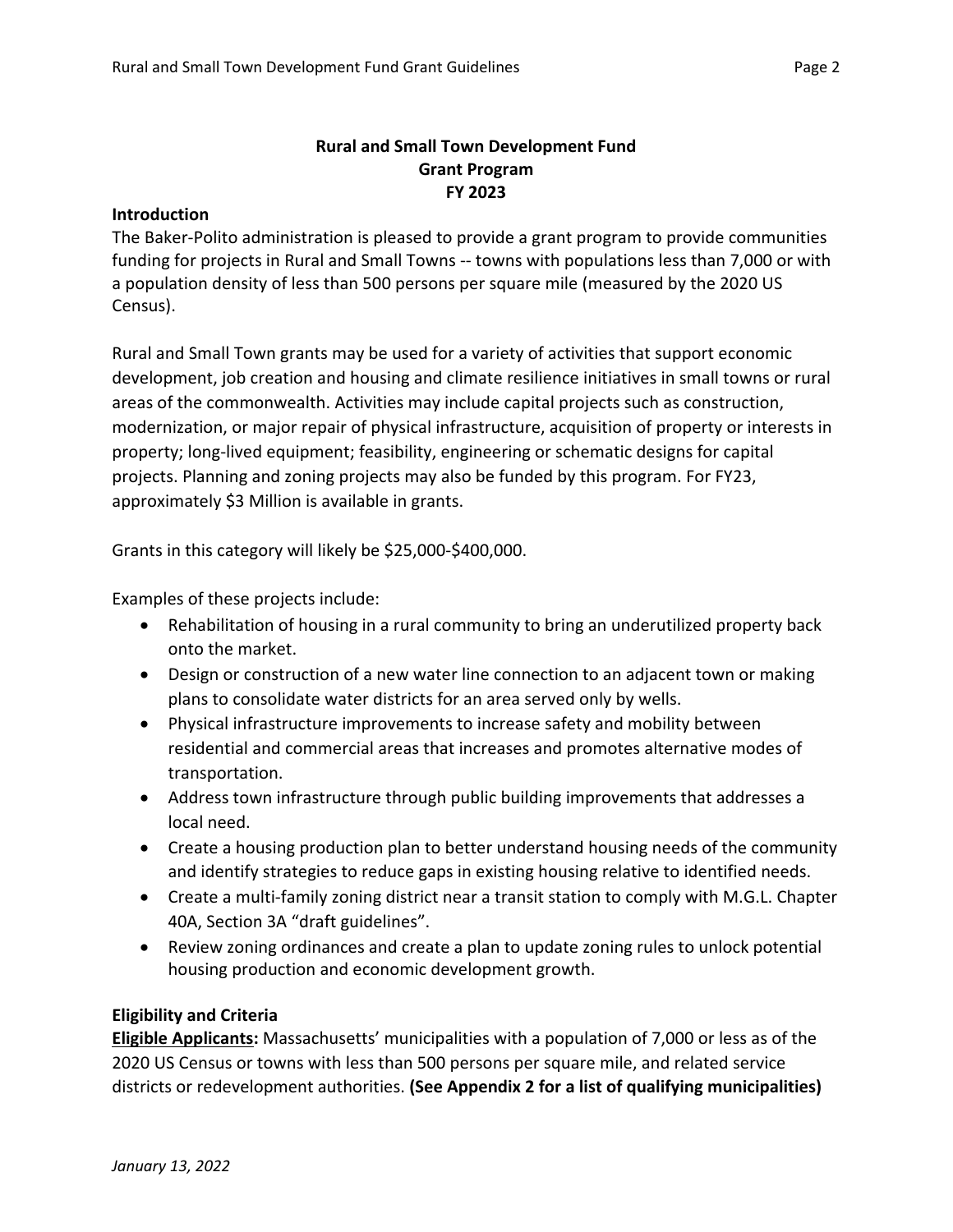**Use of Funds:** Funding is available through "Planning and Zoning," "Site Preparation," "Buildings (vertical)," and "Infrastructure (horizontal)" categories of the One Stop development continuum Grants will fund capital projects such as construction, modernization, or major repair of physical infrastructure, acquisition of property or interests in property; long-lived equipment; feasibility, engineering or schematic designs for capital projects. Funding may also be used for planning and zoning projects for a variety of activities related to land use, such as the development of a Master Plan, Housing Production Plan, Zoning revisions including for MBTA Communities seeking to comply with "draft guidelines" for M.G.L. Chapter 40A, Section 3A, Urban Renewal Plan, Land Use Plan, Downtown Plan, Parking Management Plan, District Improvement Financing (DIF) Plan, Municipal Surplus Property Disposition Plan, or Other Strategic Plan.

**Timing**: FY23 grants are expected to be awarded in the fall of 2022 and **must be completed by June 30, 2024**.

**Maximum Award Amount:** \$400,000 is the maximum grant award for projects that fall under the site preparation, building, or infrastructure One Stop development continuum categories. Projects that fall under the planning and zoning One Stop development continuum category will be typically capped at \$75,000 and may exceed that amount only if proof of need demonstrates the need for additional funding. DHCD reserves the right to reduce the amount of the award from the original request, and to deny award to communities who owe funds to DHCD. Funding availability is subject to approval of state budgets.

#### <span id="page-2-0"></span>**Community One Stop for Growth Application**

The Community One Stop for Growth is a single online application portal designed to allow applicants to apply for consideration of multiple sources of funding to support multiple phases and facets of a project. To help guide applicants, the One Stop uses a Development Continuum or lifecycle that describes how a typical economic development project moves from concept to reality within diverse communities. The One Stop encourages applicants to think about their economic development priorities in the context of the Development Continuum, both to guide applicants towards best practices and strategies and to help applicants identify the types of projects that will help achieve their economic development priorities. Applicants should consider this spectrum of activities as it prepares to submit applications to the One Stop, thinking fully about the steps necessary for progress in the development of a project.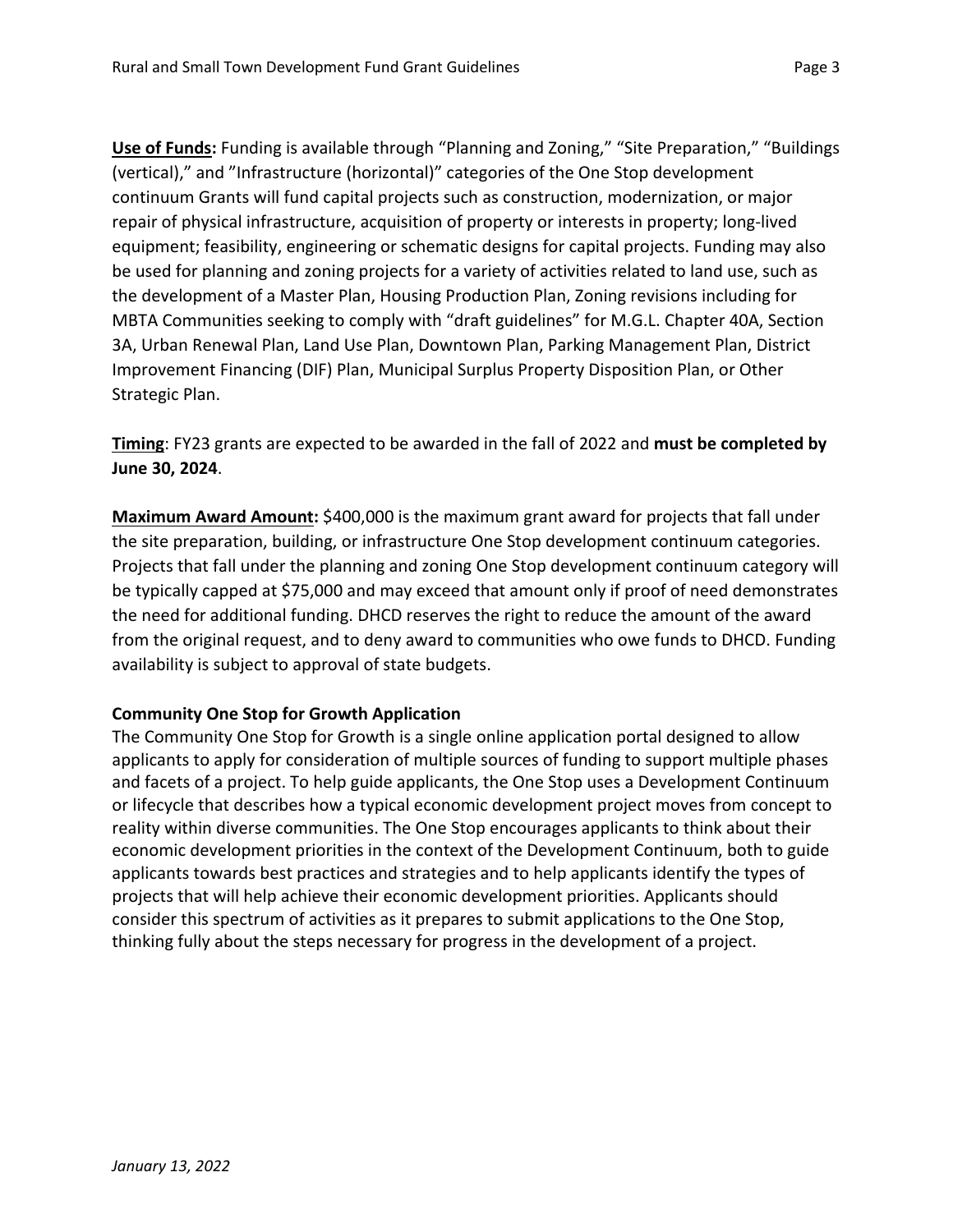

| <b>Programs</b>                  | Community<br><b>Capacity Building</b> | <b>Planning &amp; Zoning</b> | <b>Site Preparation</b> | <b>Buildings</b><br>(vertical) | Infrastructure<br>(horizontal) |
|----------------------------------|---------------------------------------|------------------------------|-------------------------|--------------------------------|--------------------------------|
| <b>Commonwealth Places</b>       |                                       |                              |                         |                                |                                |
| <b>Urban Agenda</b>              |                                       |                              |                         |                                |                                |
| <b>Mass Downtown</b>             |                                       | ✓                            |                         |                                |                                |
| <b>Real Estate Services</b>      |                                       |                              |                         |                                |                                |
| <b>Community Planning</b>        |                                       |                              |                         |                                |                                |
| <b>Brownfields</b>               |                                       |                              |                         |                                |                                |
| <b>Site Readiness</b>            |                                       |                              |                         |                                |                                |
| <b>Collaborative Workspace</b>   |                                       |                              |                         |                                |                                |
| <b>Under Utilized Properties</b> |                                       |                              |                         |                                |                                |
| <b>MassWorks</b>                 |                                       |                              |                         |                                |                                |
| <b>Housing Choice</b>            |                                       | $\checkmark$                 |                         |                                |                                |
| <b>Rural Development</b>         |                                       |                              |                         |                                |                                |

*Figure 1: One Stop for Growth Development Continuum.*

The application is organized into the following sections:

- Core Questions (Sections 1 and 2), plus site information, if applicable,
- Additional Questions (Sections 3 through 7), based on the development continuum and the project components selected by the applicant,
- Additional Questions for Housing Choice Communities (Sections 8), only for communities designated as Housing Choice,
- Certification of Application Submission Authority (Section 9),
- Other Attachments (Section 10), for attachments related to special projects.

A full proposal packet for consideration of Rural and Small Town funding must include complete responses to all applicable questions in the following sections:

**Core Questions** (Sections 1 and 2), plus site information, if applicable,

- **Section 1** Applicant Information/Background: Identifying information of the applicant, and partners, if applicable.
- **Section 2** Project Information: In this section, applicants will provide general project information, such as the project name, description, leadership and the ability to execute the project, timeline and anticipated outcomes. Applicant will indicate the category of funding for which they would like the project to be considered in question 2.1, which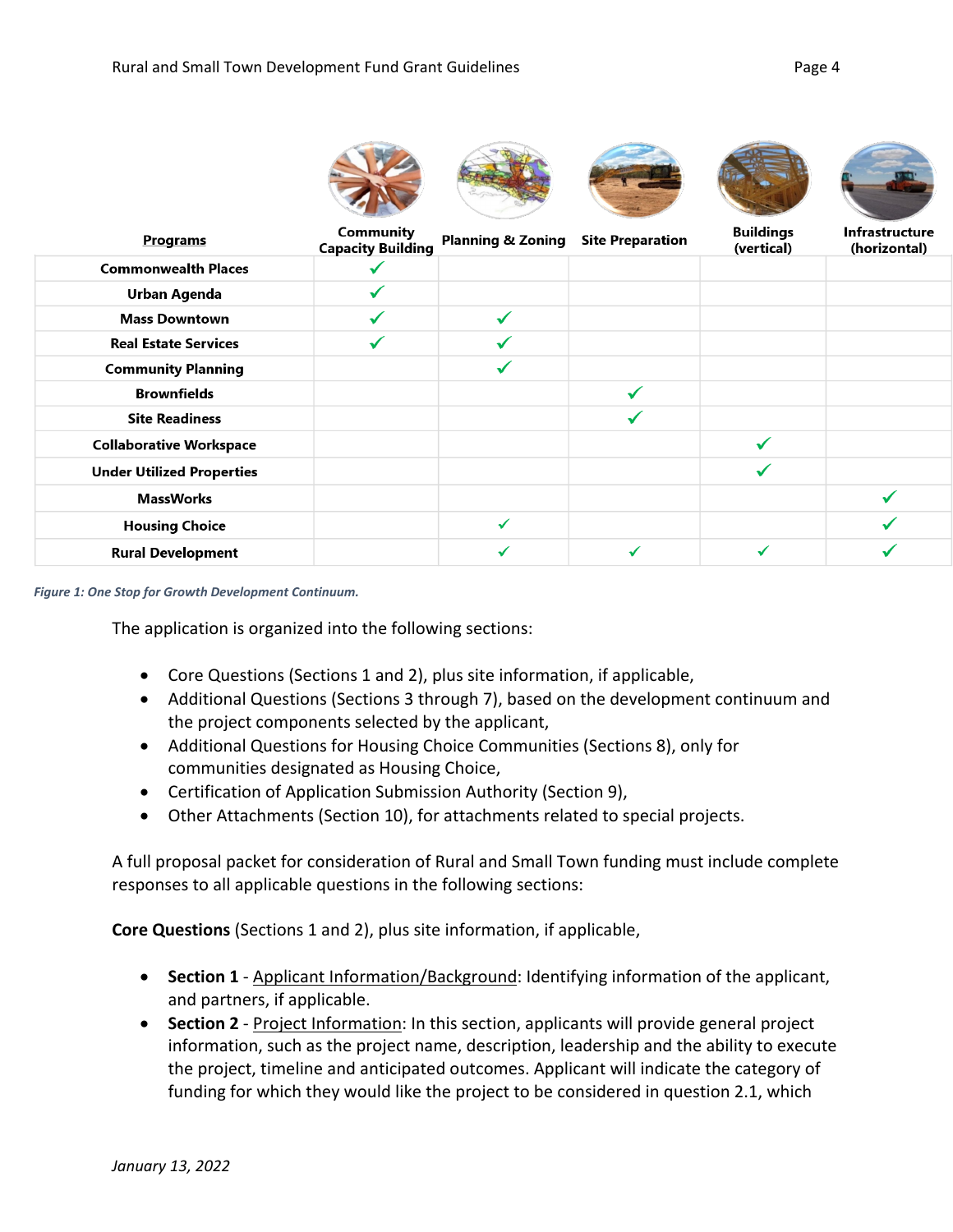will drive additional questions. Those applying to the Site Preparation, Buildings and Infrastructure categories must complete the Site Information questions, which include identification of the specific site, ownership, and zoning.

**Additional Questions** (Sections 3 through 8), based on the development continuum and the project components selected by the applicant in Section 2, Question 2.1,

- **Section 4** Planning and Zoning Additional Questions: This section is where applicants will provide detail about the proposed planning project, outcomes, leadership and implementation.
- **Section 5** Site Preparation Additional Questions: This section is where applicants will provide detail about the specific project site for which funding is requested. Includes detailed scope(s) of work, site details, historic environmental reports, and budget. Additional questions are required for Brownfields related applications.
- **Section 6** Building Additional Questions: This section is where applicants will provide detail about the specific capital building project for which funding is requested. Includes detailed scope(s) of work, public purpose, details about the property, planned use, and budget.
- **Section 7** Infrastructure (Horizontal Construction) Additional Questions: This section is where applicants will provide detail about the specific public infrastructure project for which funding is requested. Includes detailed scope(s) of work, budget, design and permitting status, and for non-Small Town Road Assistance Program (STRAP) requests, questions about the specific private development being leveraged.

#### **Certification of Application Submission Authority** (Section 9),

• **Section 9** - Certification of Application Submission Authority: Signature page certifying the authority to submit the application on behalf of the applying entity and attesting that all responses are true and accurate.

#### **Other/Optional Attachments** (Section 10),

• **Section 10** - Other/Optional Attachments: This section allows submit other attachments to support the application, including other site images, partner letters or support letters. Please note that these items will generally not be scored or assessed as part of the formal evaluation of the proposal.

**IMPORTANT:** The sections outlined above relate only to the Rural and Small Town Development Fund category. Applicants may be required to complete other sections of the Community One Stop application, depending on the other categories they may have selected. Please review the instructions for the One Stop carefully.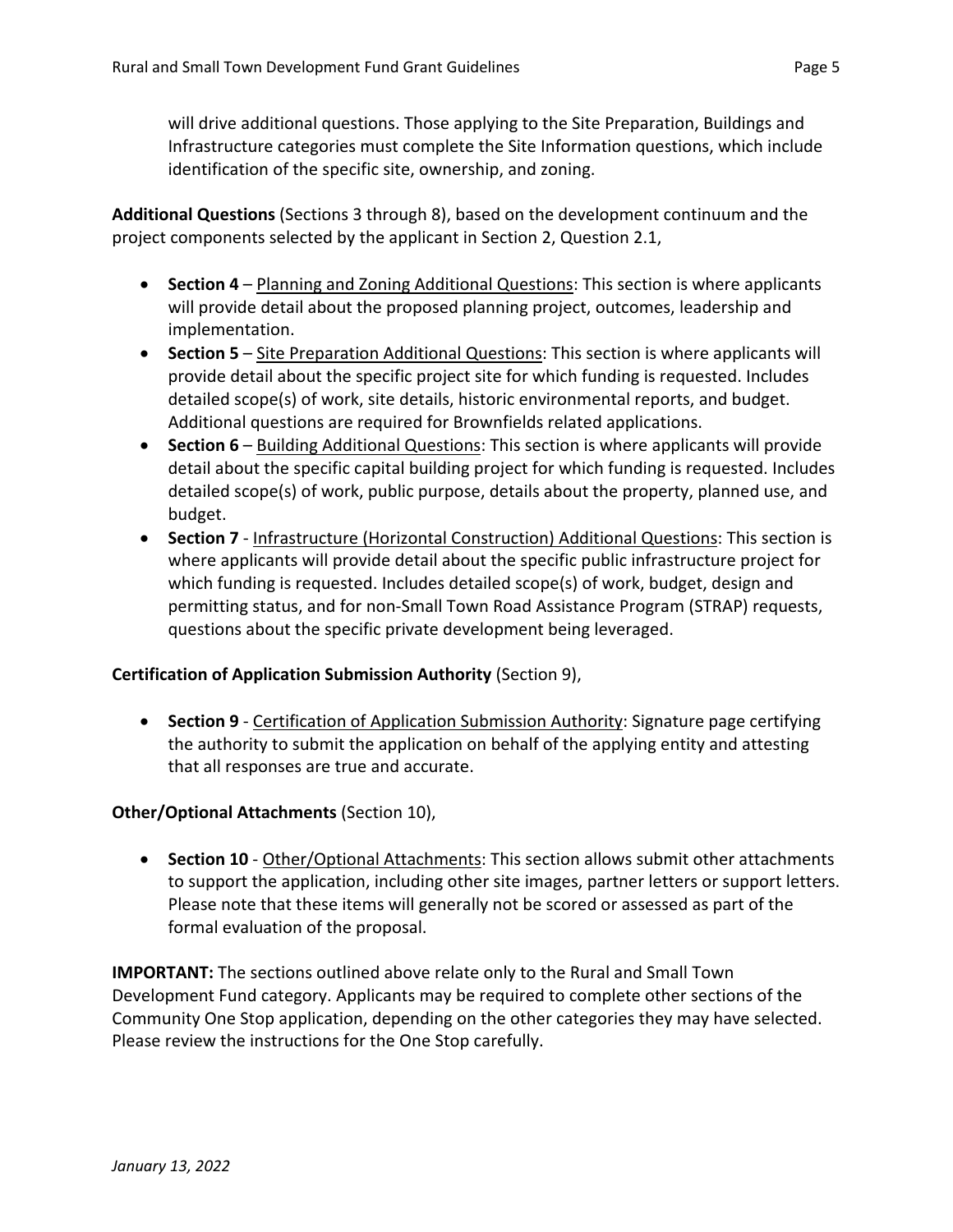- All applications must be submitted electronically. The online application portal, *IGX*, can be accessed at [https://eohed.intelligrants.com.](https://eohed.intelligrants.com/) An online webinar outlining the use of the system will be available on the site. (*See Appendix 3 for additional guidance on accessing online application.*)
- The application form template and link to the portal will also be available on the EOHED webpage. Applicants will have at least 12 weeks to review the application questions and prepare their project proposal.
- Eligible applicants may submit funding requests for more than one project in the same round. However, a separate application, and completed Section 11, is required for each project. Each proposal will be evaluated independently against the criteria and will be competing directly with all other proposals.
- It is the responsibility of the applicant to be aware of all requirements and deadlines, and to ensure that their application is complete and submitted on time. All applications will be logged as to date and time received and kept on file as public record. Late submissions will not be considered.
- DHCD reserves the right to solicit additional information from applicants in order to confirm or clarify factual or procedural responses to application requirements such as copies of legal advertisements, minutes, survey instruments, letters, etc. Acceptance of these materials is subject to DHCD's satisfaction that the omitted material was in existence at the time of application and submission of the requested documents is made within a specified timeframe.



As part of the One Stop for Growth Continuum *(see figure 1 above)*, if your community is designated as a Housing Choice Community, you are eligible to apply for consideration by that grant program. If you choose to do so, please review the Housing Choice Grant Program guidelines.

#### <span id="page-5-0"></span>**Rural and Small Town Evaluation Criteria**

Grant proposals will be scored for the responsiveness to the following criteria. See Appendix 1 for full Evaluation Criteria and Scoring:

- **Project Need:** What community needs are met by the project? Preference will be given to projects that lead to or support housing production; create economic development; respond to COVID-19 related need; respond to clearly defined local priority; address a need identified in another community based or identified plan; address local transportation needs; address local infrastructure needs; lead to, support, or aim to identify other needs.
- **Project Readiness:** Is the project reasonable and achievable within proposed timeline; led by appropriate leadership with the requisite experience and ability to execute the project; ready to implement or be executed; feasible and achievable?
- **Project Financial Feasibility:** Is the project's budget reasonable? Preference will be given to projects that leverage funding outside of the requested grant funds but is not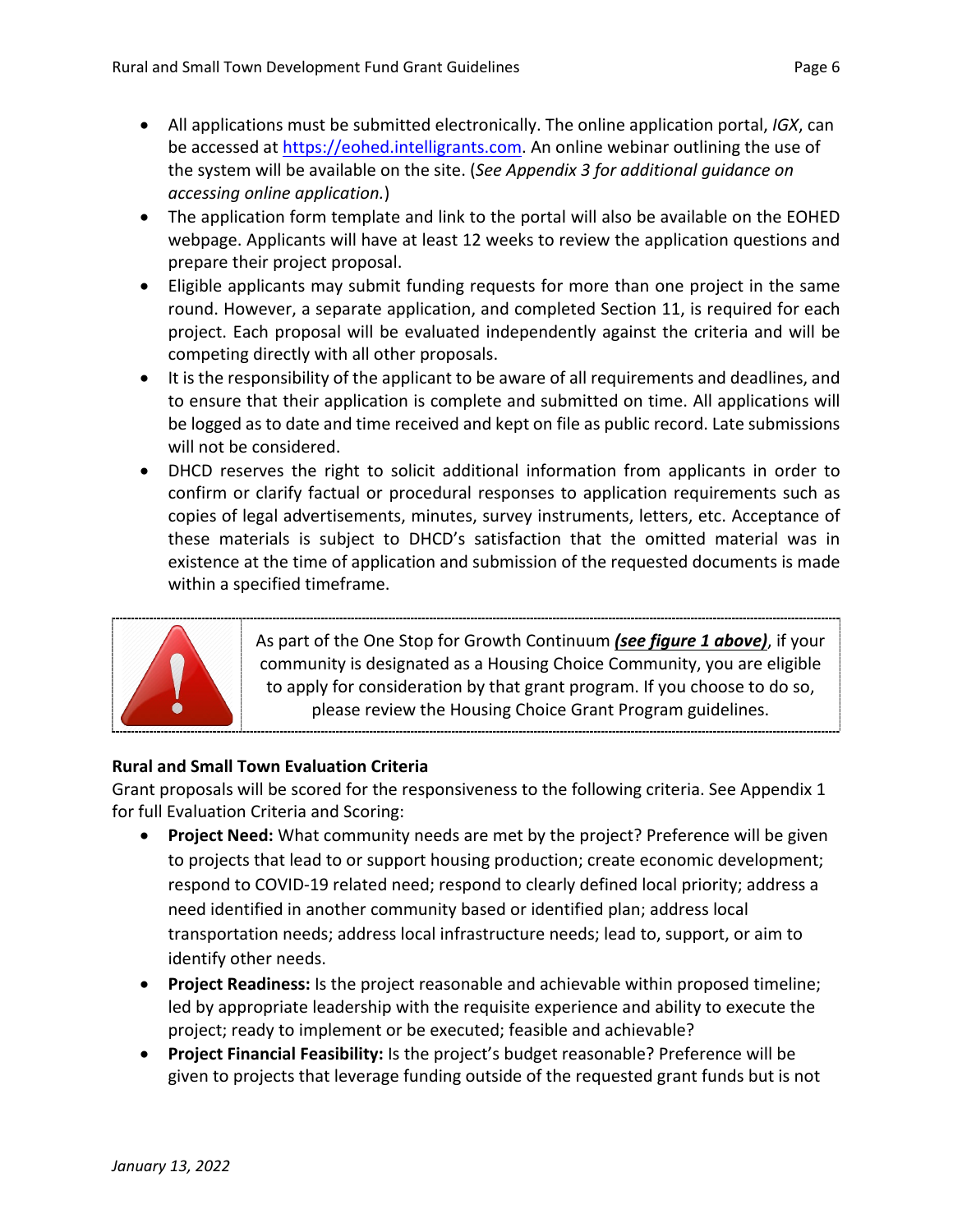required. Projects with a cash match over 10% will receive special consideration. In-kind contributions are not match eligible.

- **Progress & Commitment to Date:** Does the applicant show commitment to the project through past activity and investment?
- **Project Outcomes & Impact:** What are the projected outcomes of this project and the impact this project may have on the community? How is equity included in your project? **(See appendix 4 for equity information and definitions)**
- **Rural and Small Town Bonus Points:** The [2019 Rural Policy Plan for the Commonwealth](https://frcog.org/wp-content/uploads/2019/10/RPP-Final-Draft-10.10.19.pdf)  [of Massachusetts, prepared by the Rural Policy Advisory Commission](https://frcog.org/wp-content/uploads/2019/10/RPP-Final-Draft-10.10.19.pdf) identified several core strategies pertinent to this grant program. Scoring will be based on how well the project achieves or implements each relevant strategy.

#### <span id="page-6-0"></span>**Grant Award Process**

**Contract with DHCD and Award of Funds:** Successful applicants must be ready to enter into a contract with DHCD within 30 days after receiving contract documents. Funding is subject to approval of the DHCD operating and capital budgets. Grant projects will begin upon the execution of the contract. If selected, the grantee will be required to submit the following forms to complete a contract:

- Commonwealth Standard Contract Form, filled out and signed by the Respondent.
- Commonwealth Scope and Budget Form (available from DHCD).
- Completed Contractor Authorized Signature Verification Form.

**Grant Distribution and Invoicing**: Granted funds will be disbursed on a reimbursement basis. Only work completed during the period of the executed contract will be eligible for reimbursement. Upon receipt of all required deliverables the community will be reimbursed for the balance of any outstanding grant funds.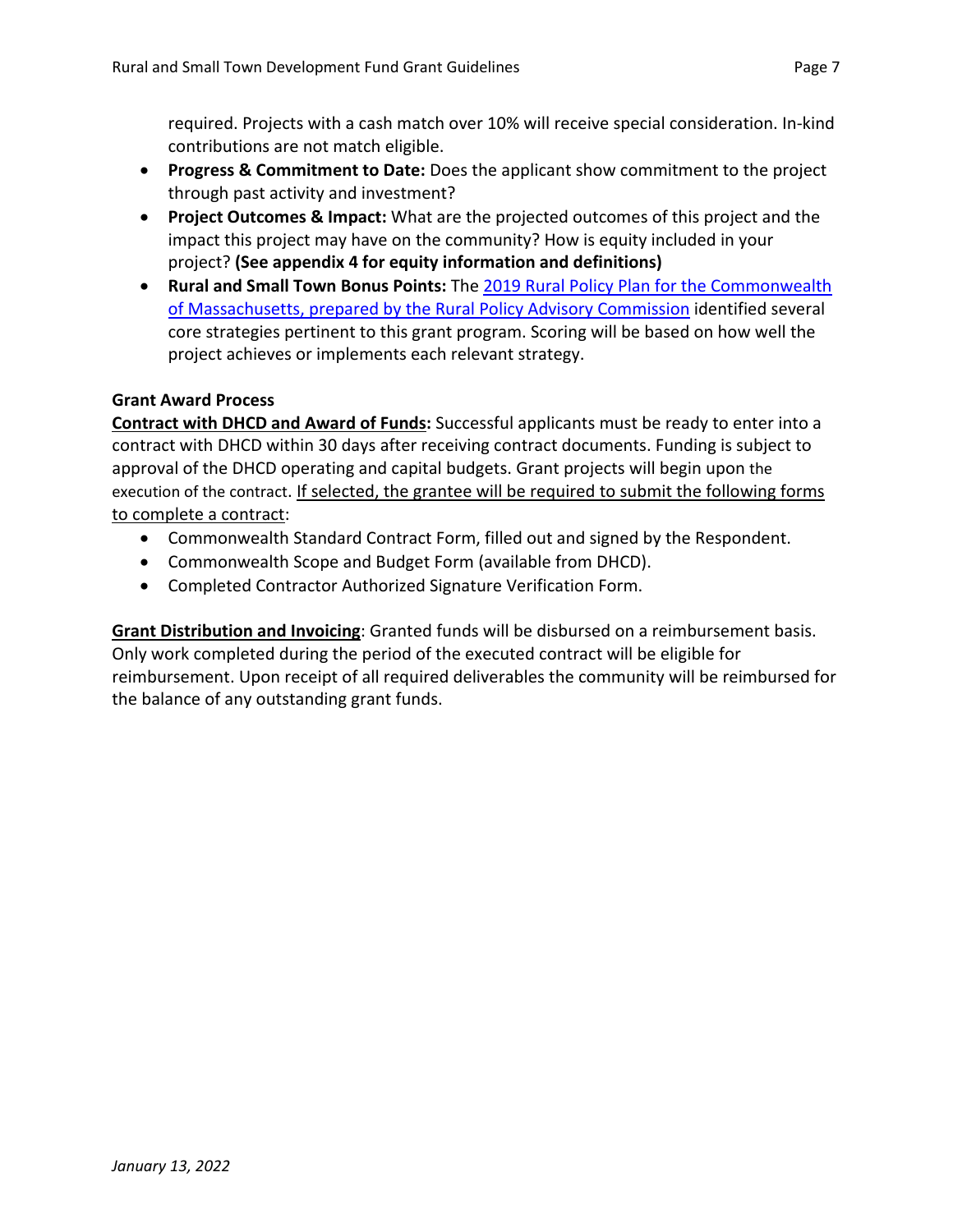#### <span id="page-7-0"></span>**APPENDIX 1: RURAL AND SMALL TOWN EVALUATION CRITERIA AND SCORING**

Applications to the Rural and Small Town grant program will be eligible to receive a **maximum of 150 points** through a panel review process.

#### Core Rural and Small Town Scoring Criteria (maximum 120 points)

#### **Project Need (maximum total 30 points)**

Project need is scored based on demonstration of one or more of the following:

- Project responds to recent 40A reforms (MBTA Communities or simple majority zoning votes), results in net new increase in housing units, directly supports an approved housing project, or one built within the last 5 years, or ADA accessibility for housing and/or clearly relates to a COVID-19 capital need. **(25 points)**
- Project responds to pressing local priorities that address a need from COVID-19, or is included in or related to an adopted capital improvements plan, capital expenditures plan or ADA self-evaluation and transition plan or project included in strategic plan (housing, economic development, local transportation options) or other adopted method of identifying the particular project as a priority for the applicant community. **(20 Points)**
- Project responds to other municipally identified and documented need supporting housing, economic development, or local transportation options. **(15 points)**
- Project responds to other municipally identified need supporting housing, economic development, or local transportation options. **(10 points)**
- **BONUS:** The community does not have a full-time planner/project related municipal staff and requires consultant/non-municipal staff assistance to complete this project and unlock further housing or economic development potential. This bonus point will be awarded to communities that describe this need in project background. **(5 Points)**

#### **Project Readiness (maximum total 20 points):**

Readiness will be scored based on demonstration of the following:

- **Scope and Timeline:**
	- o Project scope and timeline are feasible and within the grant timeline. **(5 points)**
	- o Project may face scope and timeline challenges. **(3 points)**
	- o Project is not achievable within proposed timeline or goes beyond allowed timeline. **(0 points)**
- **Leadership:**
	- o Project leadership has requisite experience and ability to execute the project. **(5 points)**
	- o Project leadership has some experience to lead the project. **(3 points)**
	- o Project leadership has little to no experience leading a similar project. **(0 points)**
- **Timely project implementation:**
	- $\circ$  Project is ready to start and has identified a consultant that provided a cost estimate. **(5 points)**
	- o Project is ready to release an RFP upon award. **(3 points)**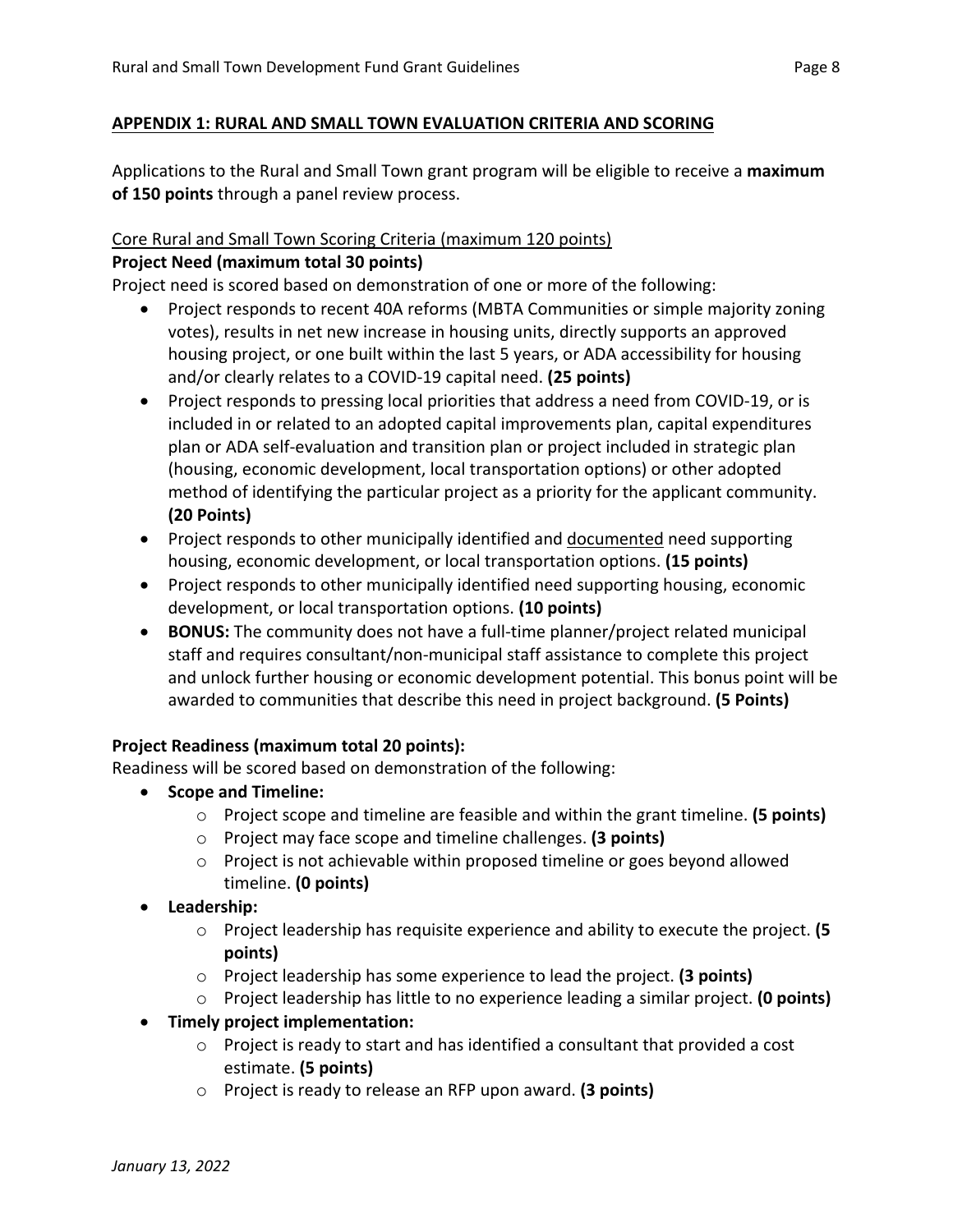- o Project is not ready to bid upon award. **(0 points)**
- **Construction readiness (***for site preparation, building, and infrastructure only):*
	- o Project is eligible for feasibility, design and/or engineering, or construction services by a contractor already under contract with the applicant. **(5 points)**
	- o Project can start within 2 months of award using established purchasing consortia, municipal material and equipment bid results or other immediately available sources for capital items and the project has complete design and/or specifications and will proceed to bid upon grant award. **(3 points)**
	- $\circ$  Project is not ready to commence as steps outside of the scope of this project are needed to be completed prior to start. **(0 points)**
- **Community engagement (***for planning and zoning only):*
	- o Project includes a comprehensive public engagement plan. **(5 points)**
	- o Project includes a limited public engagement plan. **(3 points)**
	- o Project is missing a public engagement plan. **(0 points)**

#### **Project Financial Feasibility (maximum 20 points):**

Financial Feasibility will be scored based on demonstration of one or more of the following:

- The project request fully funds the project or fills the last funding gap in an otherwise fully funded project **(15 points)**
- Project request includes a draft warrant article or other recommended community funds request to pursue remaining funding with a funding award schedule that allows for project completion by grant deadline. **(10 points)**
- The project requests a portion of the funds necessary to complete the project and evidence of other grant applications and potential award schedule is provided **(5 points)**
- **BONUS:** The project includes more than 10% local funding match. Note that only cash counts as a match, staff time does not count as a match. **(5 points)**

#### **Progress & Commitment to Date (maximum 15 points):**

Commitment to Date will be scored based on demonstration of one or more of the following:

- Project is the result of either another previously identified planning document or community-based initiative that accomplishes a previously set community goal or is an update to a previously completed project that has met some or all its goals. **(15 Points)**
- Project responds to a community need that requires further evaluation and planning. **(10 Points)**
- Project is a new community, housing, or economic development tool being used by the community. **(5 points)**

#### **Project Outcomes & Impact (maximum 35 points):**

Outcomes & Impact will be scored based on demonstration of one or more of the following:

• Project will result in or directly support increased housing production, economic development, or infrastructure improvements that allow for housing, economic development, or transportation improvements including multi-modal access. **(15 Points)**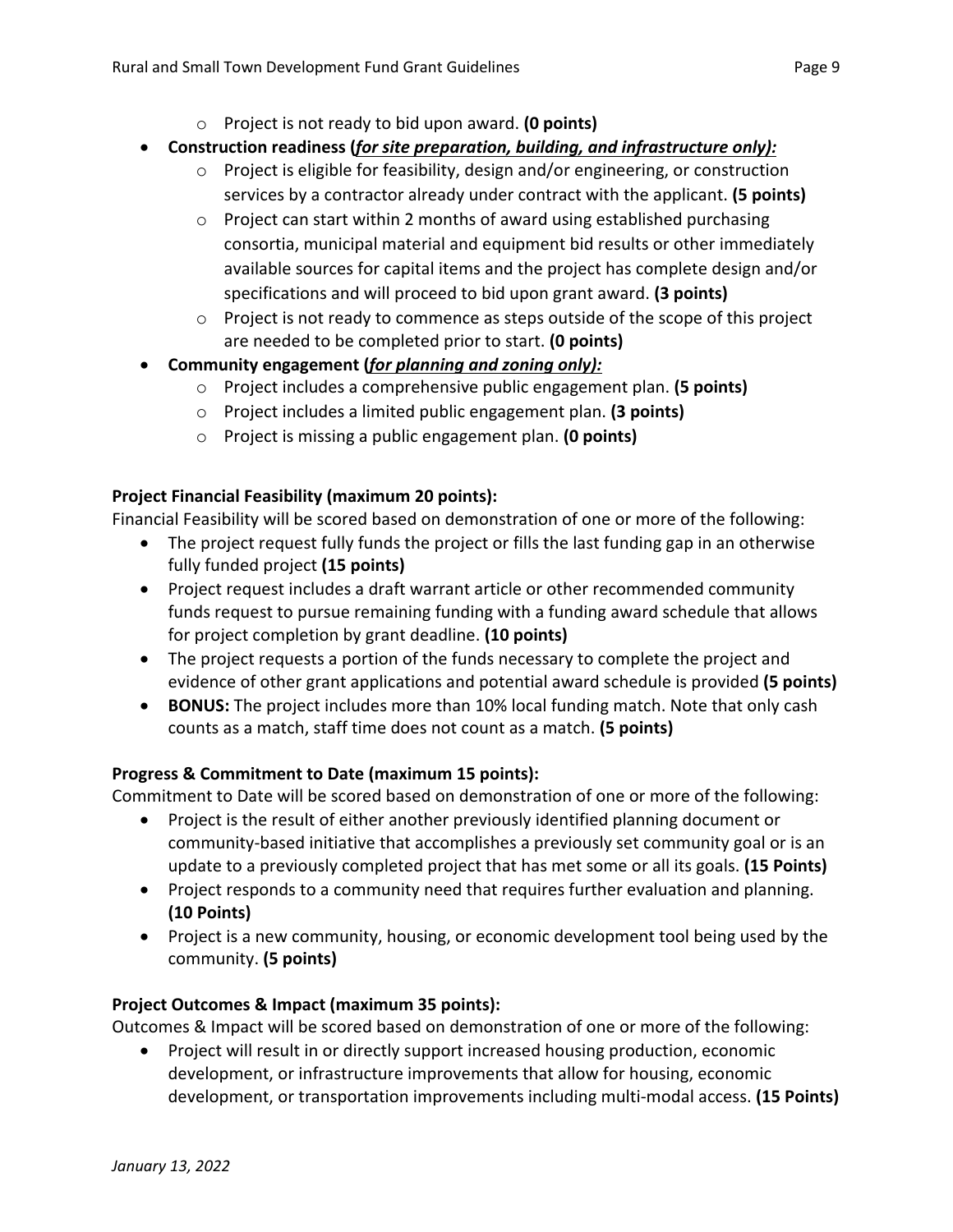- Project will affect a single property or site. **(10 Points)**
- Project will not result in clear and direct improvement to increased housing production, economic development, infrastructure improvements, parking, transportation, or multimodal access but will improve the quality of life and wellbeing of current residents**. (5 Points)**
- **BONUS:** Project will develop materials for compliance with M.G.L. Chapter 40A, Section 3A "draft guidelines". **(10 Points)**
- **BONUS:** Project demonstrates a strong equity focus and addresses the Sustainable Development Principle to "Advance Equity." **(5 Points)**
- **BONUS:** Project will impact at least 1 census block group of an Environmental Justice Population in Massachusetts. **(5 Points)**

#### Rural and Small Town Bonus Point Scoring Criteria (maximum 30 points)

#### **Rural Policy Plan Core Strategies (maximum 30 points):**

The [2019 Rural Policy Plan for the Commonwealth of Massachusetts, prepared by the Rural](https://frcog.org/wp-content/uploads/2019/10/RPP-Final-Draft-10.10.19.pdf)  [Policy Advisory Commission](https://frcog.org/wp-content/uploads/2019/10/RPP-Final-Draft-10.10.19.pdf) identified several core strategies pertinent to this grant program. Criteria below will be scored based on how well the project achieves or implements the strategy up to 10 points in total each.

#### **Core Strategies For Rural Communities:**

- Project will develop municipal capacity and incentives for service sharing and involve more than one community allowing for shared services and peer to peer learning opportunities. **(up to 10 points)**
- Project will directly relate to water and sewer infrastructure and to the design, enhancement or provision of water and sanitary sewer infrastructure. **(up to 10 points)**
- Project will develop or implement targeted economic development strategies for rural sectors and small towns and support economic development specific to rural communities and small towns. **(up to 10 points)**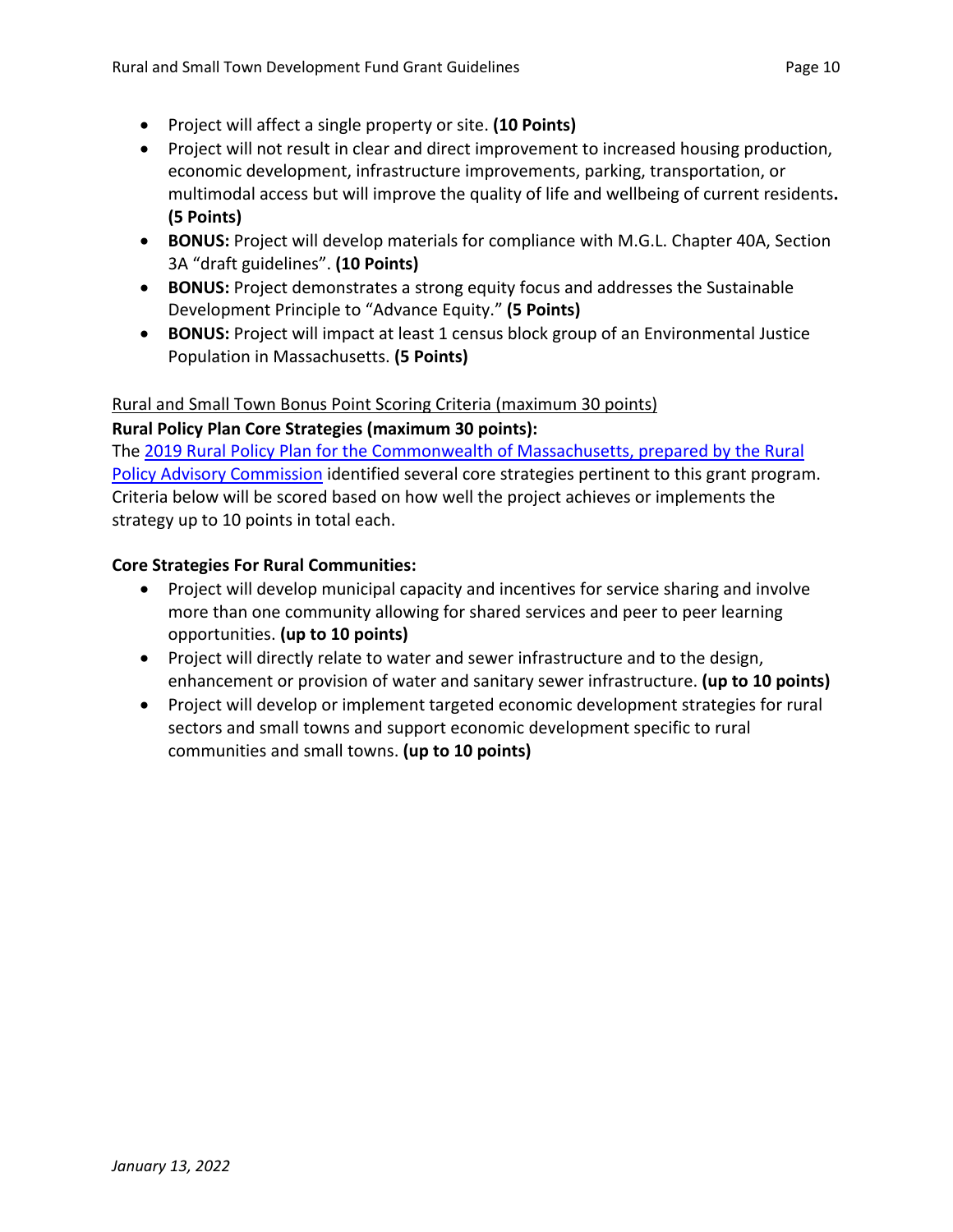$\sim$  10  $\pm$ 

 $\overline{\phantom{a}}$ 

 $\overline{\phantom{a}}$ 

÷,

#### <span id="page-10-0"></span>**APPENDIX 2: RURAL AND SMALL TOWNS DESIGNATIONS**

The following 181 towns are eligible to apply for the Rural and Small Town grant program:

| 1. Adams         | 33. Chilmark                   | 65. Harvard               |  |
|------------------|--------------------------------|---------------------------|--|
| 2. Alford        | 66. Hatfield<br>34. Clarksburg |                           |  |
| Aquinnah<br>3.   | 35. Colrain<br>67. Hawley      |                           |  |
| Ashburnham<br>4. | 36. Conway<br>68. Heath        |                           |  |
| Ashby<br>5.      | 37. Cummington                 | 69. Hinsdale              |  |
| Ashfield<br>6.   | 38. Dalton                     | 70. Holland               |  |
| 7. Athol         | 39. Deerfield<br>71. Hopedale  |                           |  |
| 8. Avon          | 40. Dighton                    | 72. Hubbardston           |  |
| 9. Barre         | 41. Douglas                    | 73. Huntington            |  |
| 10. Becket       | 42. Dover                      | 74. Ipswich               |  |
| 11. Belchertown  | 43. Dunstable                  | 75. Lakeville             |  |
| 12. Berkley      | 44. East Brookfield            | 76. Lancaster             |  |
| 13. Berlin       | 45. Eastham                    | 77. Lanesborough          |  |
| 14. Bernardston  | 46. Edgartown                  | <b>78. Lee</b>            |  |
| 15. Blandford    | 47. Egremont                   | 79. Leicester             |  |
| 16. Bolton       | 48. Erving                     | 80. Lenox                 |  |
| 17. Bourne       | 49. Essex<br>81. Leverett      |                           |  |
| 18. Boxborough   | 50. Florida                    | 82. Leyden                |  |
| 19. Boxford      | 51. Freetown                   | 83. Lincoln               |  |
| 20. Boylston     | <b>52. Gill</b>                | 84. Lunenburg             |  |
| 21. Brewster     | 53. Goshen                     | 85. Manchester-By-The-Sea |  |
| 22. Brimfield    | 54. Gosnold                    | 86. Marion                |  |
| 23. Brookfield   | 55. Granby                     | 87. Mattapoisett          |  |
| 24. Buckland     | 56. Granville<br>88. Mendon    |                           |  |
| 25. Carlisle     | 57. Great Barrington           | 89. Merrimac              |  |
| 26. Carver       | 58. Groton                     | 90. Middleborough         |  |
| 27. Charlemont   | 59. Groveland                  | 91. Middlefield           |  |
| 28. Charlton     | 60. Hadley<br>92. Millville    |                           |  |
| 29. Chatham      | 61. Halifax<br>93. Monroe      |                           |  |
| 30. Cheshire     | 62. Hampden                    | 94. Monson                |  |
| 31. Chester      | 63. Hancock                    | 95. Montague              |  |
| 32. Chesterfield | 64. Hardwick                   | 96. Monterey              |  |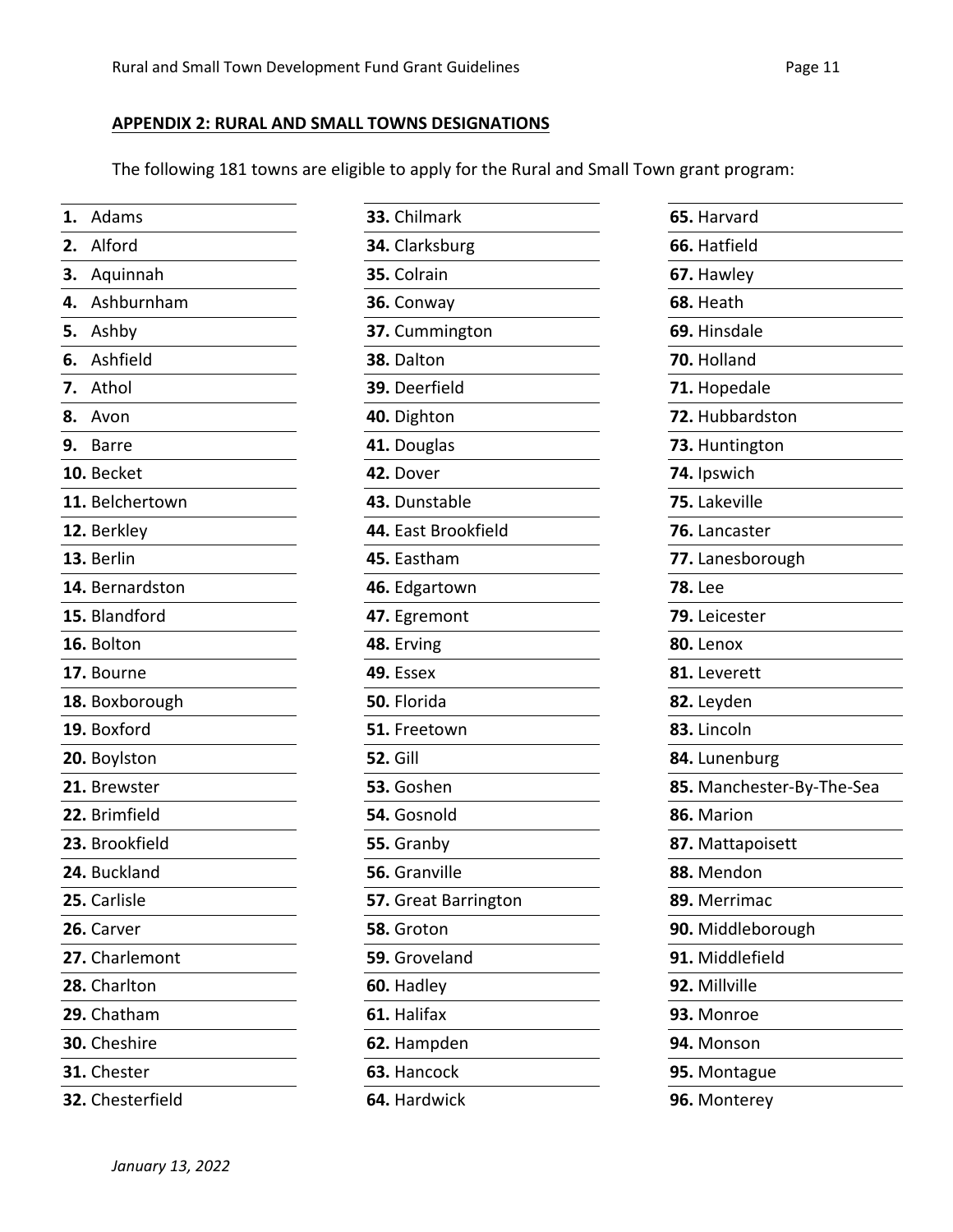|      | 97. Montgomery       |
|------|----------------------|
|      | 98. Mount Washington |
|      | 99. Nahant           |
| 100. | Nantucket            |
| 101. | <b>New Ashford</b>   |
|      | 102. New Braintree   |
|      | 103. New Marlborough |
| 104. | <b>New Salem</b>     |
|      | 105. Newbury         |
| 106. | North Brookfield     |
|      | 107. Northfield      |
| 108. | Oak Bluffs           |
|      | 109. Oakham          |
|      | 110. Orange          |
| 111. | Orleans              |
| 112. | Otis                 |
|      | 113. Oxford          |
|      | 114. Palmer          |
|      | 115. Paxton          |
|      | 116. Pelham          |
| 117. | Pepperell            |
| 118. | Peru                 |
|      | 119. Petersham       |
| 120. | Phillipston          |
| 121. | Plainfield           |
| 122. | Plympton             |
| 123. | Princeton            |
| 124. | Provincetown         |
| 125. | Rehoboth             |
|      |                      |

| Richmond                |
|-------------------------|
| 127.<br>Rochester       |
| Rockport                |
| Rowe                    |
| Rowley                  |
| Royalston               |
| Russell                 |
| Rutland                 |
| Sandisfield<br>134.     |
| 135. Sandwich           |
| Savoy                   |
| 137. Sheffield          |
| 138. Shelburne          |
| 139. Sherborn           |
| Shirley                 |
| Shutesbury              |
| Southampton             |
| Southwick               |
| Spencer                 |
| 145.<br><b>Sterling</b> |
| Stockbridge             |
| 147.<br>Stow            |
| Sturbridge<br>148.      |
| Sunderland              |
| Sutton                  |
| Templeton               |
| Tisbury                 |
| Tolland                 |
| Topsfield               |
|                         |

| 155. | Townsend            |
|------|---------------------|
| 156. | Truro               |
| 157. | Tyringham           |
| 158. | Upton               |
| 159. | Uxbridge            |
| 160. | Wales               |
|      | <b>161.</b> Ware    |
|      | 162. Warren         |
|      | 163. Warwick        |
|      | 164. Washington     |
|      | 165. Wellfleet      |
| 166. | Wendell             |
| 167. | Wenham              |
| 168. | West Bridgewater    |
| 169. | West Brookfield     |
| 170. | <b>West Newbury</b> |
| 171. | West Stockbridge    |
|      | 172. West Tisbury   |
| 173. | Westhampton         |
| 174. | Westminster         |
| 175. | Westport            |
|      | 176. Whately        |
| 177. | Williamsburg        |
| 178. | Williamstown        |
| 179. | Winchendon          |
|      | 180. Windsor        |
| 181. | Worthington         |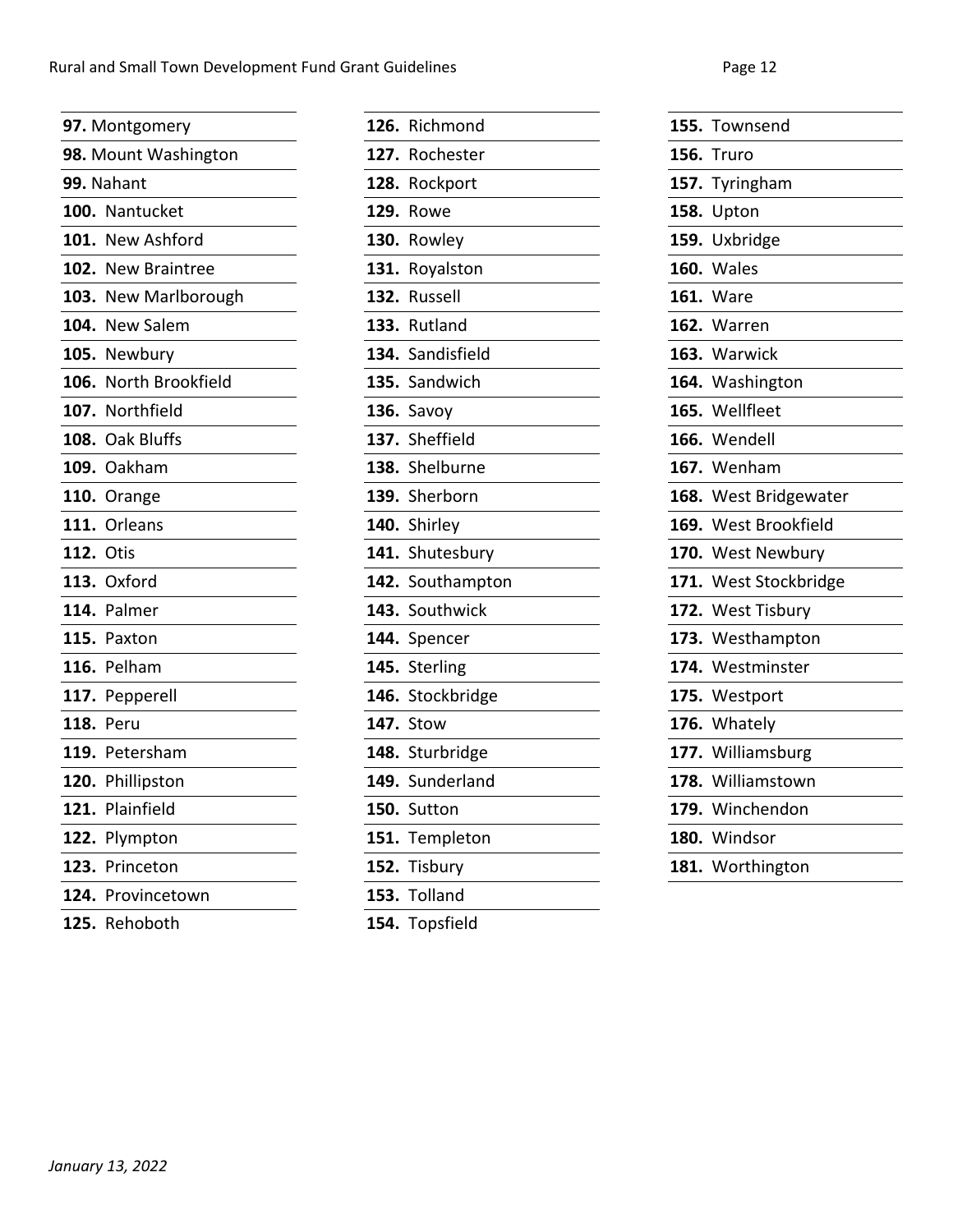#### <span id="page-12-0"></span>**APPENDIX 3: ACCESSING THE ONLINE APPLICATION**

All applications to the Housing Choice Communities Capital Grant Program must be submitted electronically through the **Community One Stop for Growth application process**. The application will be available and accepted through the IGX Platform, which is the upgraded version of IntelliGrants. The system can be accessed at [https://eohed.intelligrants.com.](https://eohed.intelligrants.com/) A user account is required. Below are the steps for getting into the system. **This is the same system that the MassWorks grant program has used since 2018.**

The municipality should activate a primary account with the municipal CEO and/or designee(s) as a "Grant Administrator". This person(s) can then add other users, as necessary. Please refer to the IGX Grantee User Manual for technical instructions.

**Current Admin Users** – Municipal CEOs and/or designees who have used the IntelliGrants system in past rounds may be able to use their existing usernames to access the new application as a Grant Administrator in the IGX system. However, you must use the "Forgot Username/Password" function to reset your password when you first login and/or if you do not remember your username.

**New Admin Users –** If your community, or public entity, has not accessed the system in the past, a new registration is required. Similarly, this should be done by the municipal CEO and/or a designee. Click the "New User? Register Here" link to complete and submit a registration request. When that account is approved by EOHED, an email notification will be sent from the system confirming designation as a Grant Administrator. **NOTE:** All new requests for Grant Administrator must be approved by EOHED. These will be reviewed as they are received. Applicants will get an email notification from the system confirming the approval. If confirmation not received after 48 hours, please contact **onestop@mass.gov** to request assistance.

**Other Users –** Once a Grant Administrator is established for your organization, that user(s) may then create and/or approve additional accounts for municipal staff and/or consultants, such as grant writers, engineers, etc. Requests for access to IGX should be made directly to your community's Grant Administrator. **Starting an application** – Once accounts are registered and/or approved, a Grant Administrator will be able to start an application(s), from the "My Opportunities" panel, and following the prompts in the portal. Any designated user may access, edit, and/or save an application on behalf of their organization, and are encouraged to save their work often, particularly after completing each section. However, only a Grant Administrator will be able to formally submit the application(s).

**Submitting an application** – Applications may be edited in IGX at any time up until the deadline. Official submissions to the Community One Stop for Growth will only be accepted during the posted dates. During that timeframe, the "Application Submitted" option will become available (**to Grant Administrators only**), to officially submit an application. Applicants will receive an email confirming receipt within 24 hours. If an email is not received after 24 hours, please contact [onestop@mass.gov](mailto:onestop@mass.gov) for assistance.

**NOTE:** If an application is erroneously submitted prior to being finished, the applicant may contact EOHED to reopen the application for further editing and completion, as long as it is before the deadline. Staff will try to accommodate these requests as they are received but may not be able to respond to all requests immediately. DHCD is not responsible for delays or missed deadlines due to applicant errors.